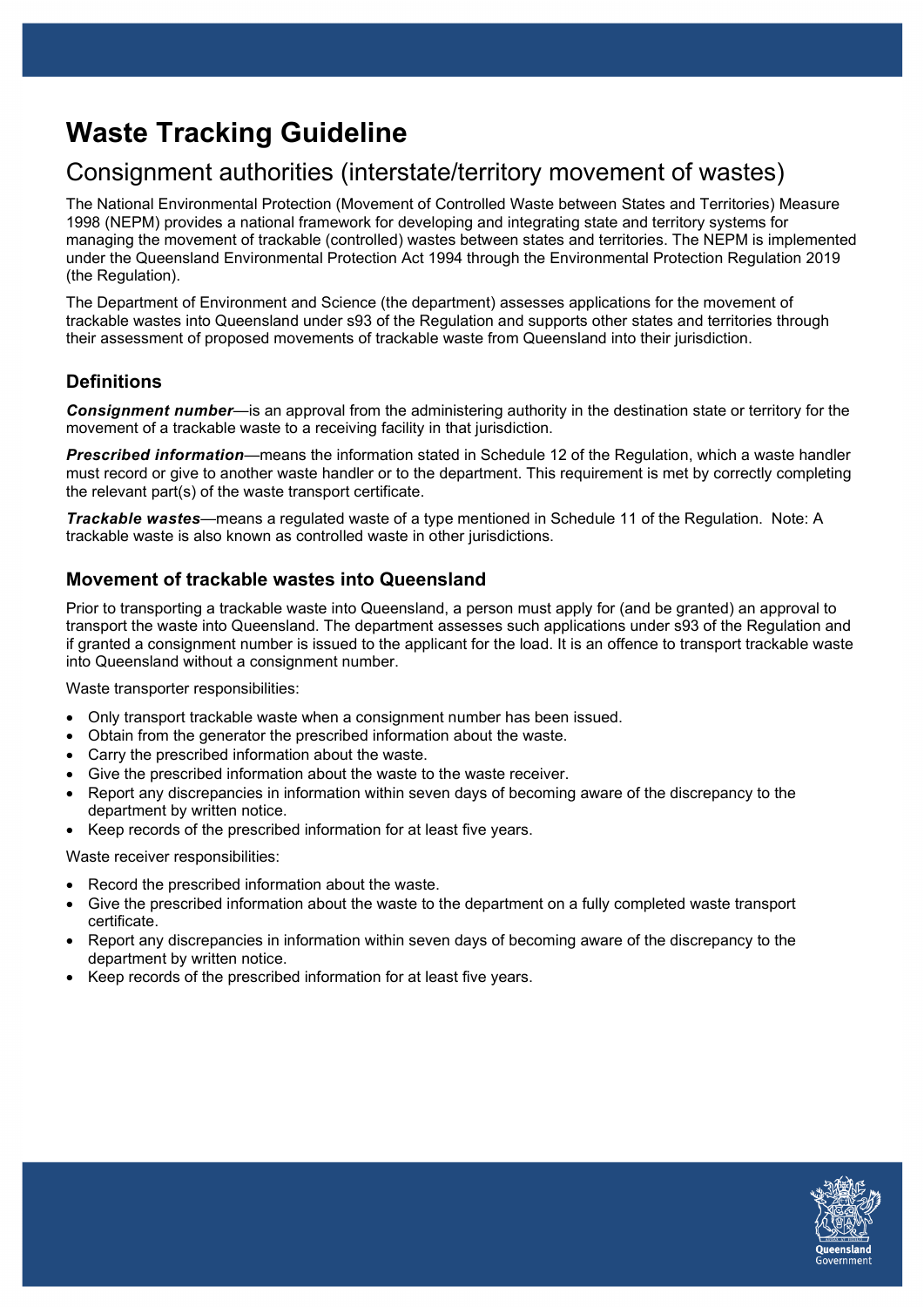Figure 1 provides an overview of the application and assessment process for the issuing of consignment numbers.



# **Movement of trackable wastes out of Queensland**

When a trackable waste is moved out of Queensland to a disposal or treatment facility in another state or territory, the jurisdiction receiving the waste must authorise its acceptance before transportation and issue of a consignment number. Under Queensland legislation:

- the waste generator must:
	- $\circ$  record the prescribed information about the waste onto the Queensland Interstate Waste Transport Certificate and give this information to the transporter
	- $\circ$  forward a copy of the waste transport certificate to the department
	- $\circ$  keep records of the transport for at least five years
	- o only give trackable waste to an authorised waste transporter

• the waste transporter must:

- $\circ$  carry a copy of the prescribed information with the load of waste
- $\circ$  report any discrepancy in information within seven days of becoming aware of the discrepancy to the department by written notice
- keep records of the prescribed information for at least five years.

Waste handlers should contact the environmental agency in the receiving jurisdiction for further information on the relevant application and assessment processes relevant to the transport of a trackable waste out of Queensland.

## **Recognition of waste transportation approvals issued by other jurisdictions**

For the purpose of the movement of trackable waste between states and territories only, the department will recognise an approval to transport such waste which has been issued by the state/territory jurisdiction where the transporter is established for business purposes.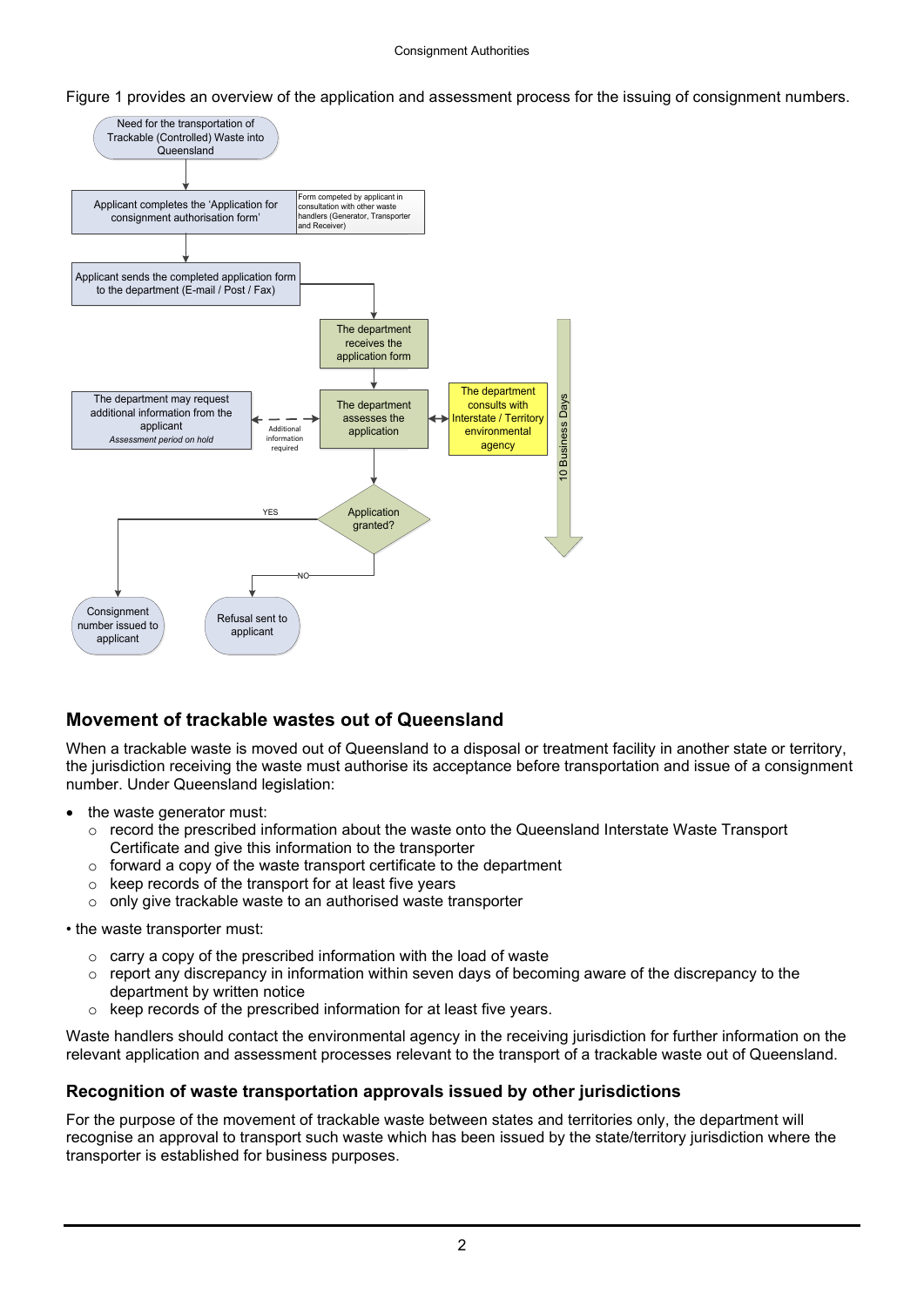#### **Distribution of waste transport certificates**

When transporting trackable wastes between states and territories, the interstate waste transport certificate is to be used; this certificate also includes a tear-off at the bottom of the certificate. These certificates are obtained from the environmental agency in the jurisdiction of waste origin. The distribution of the relevant copies of these interstate certificates and the tear-offs are provided in Figure 2.

Figure 2 - Distribution of copies of waste transport certificates (WTCs)



#### **Penalties**

The Regulation allows for penalties of up to 20 penalty units to be imposed if waste tracking information is not recorded, retained or provided to the department as required or if trackable waste is given to an unauthorised transporter. Penalties can be imposed through on-the-spot fines or may involve prosecution. There are also significant penalties under the Environmental Protection Act 1994 for providing false or misleading documents to the department and for transporting a trackable waste without the appropriate authority.

#### **Related information**

[Application for consignment authorisation form](http://www.ehp.qld.gov.au/waste/guidelines-information.html)

## **More information**

For more information visit the department's website www.des.qld.gov.au, phone the department's Waste Tracking